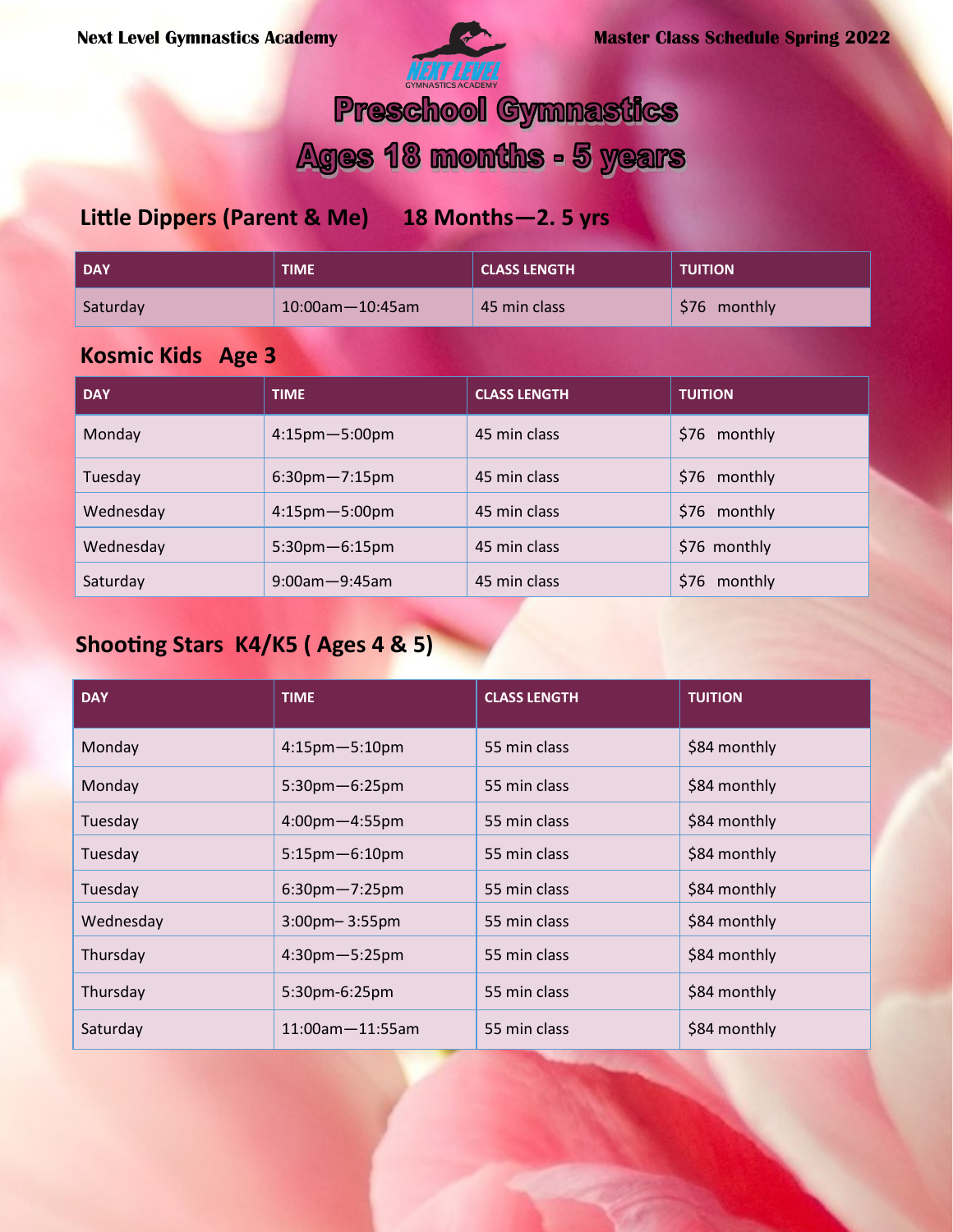

# Recreational Gymnatics

**Beginner, Intermediate, Advanced** 

## **Rec Beginner Ages 6+**

| <b>DAY</b> | <b>TIME</b>          | <b>CLASS LENGTH</b> | <b>TUITION</b> |
|------------|----------------------|---------------------|----------------|
| Monday     | 4:00pm-4:55pm        | 55 min class        | \$84 monthly   |
| Monday     | $5:15$ pm $-6:10$ pm | 55 min class        | \$84 monthly   |
| Tuesday    | $4:00$ pm $-4:55$ pm | 55 min class        | \$84 monthly   |
| Tuesday    | $5:15$ pm $-6:10$ pm | 55 min class        | \$84 monthly   |
| Wednesday  | 4:00pm-4:55pm        | 55 min class        | \$84 monthly   |
| Wednesday  | 5:15pm-6:10pm        | 55 min class        | \$84 monthly   |
| Wednesday  | $6:30$ pm $-7:25$ pm | 55 min class        | \$84 monthly   |
| Thursday   | $4:15$ pm $-5:10$ pm | 55 min class        | \$84 monthly   |
| Thursday   | $5:30$ pm $-6:25$ pm | 55 min class        | \$84 monthly   |
| Thursday   | $6:45$ pm $-7:40$ pm | 55 min class        | \$84 monthly   |
| Saturday   | 12:00pm-12:55pm      | 55 min class        | \$84 monthly   |

#### **Rec Intermediate**

| <b>DAY</b> | <b>TIME</b>          | <b>CLASS LENGTH</b> | <b>TUITION</b> |
|------------|----------------------|---------------------|----------------|
| Monday     | 5:15pm-6:10pm        | 55 min class        | \$84 monthly   |
| Monday     | $6:15$ pm $-7:10$ pm | 55 min class        | \$84 monthly   |
| Thursday   | $4:30$ pm $-5:25$ pm | 55 min class        | \$84 monthly   |
| Thursday   | $5:30$ pm $-6:25$ pm | 55 min class        | \$84 monthly   |
| Saturday   | 12:00pm-12:55pm      | 55 min class        | \$84 monthly   |

## **Rec Advanced**

| <b>DAY</b> | <b>TIME</b>          | <b>CLASS LENGTH</b> | <b>TUITION</b> |
|------------|----------------------|---------------------|----------------|
| Monday     | $6:30$ pm $-7:25$ pm | 55 min class        | \$84 monthly   |
| Tuesday    | $7:30$ pm $-8:25$ pm | 55 min class        | \$84 monthly   |